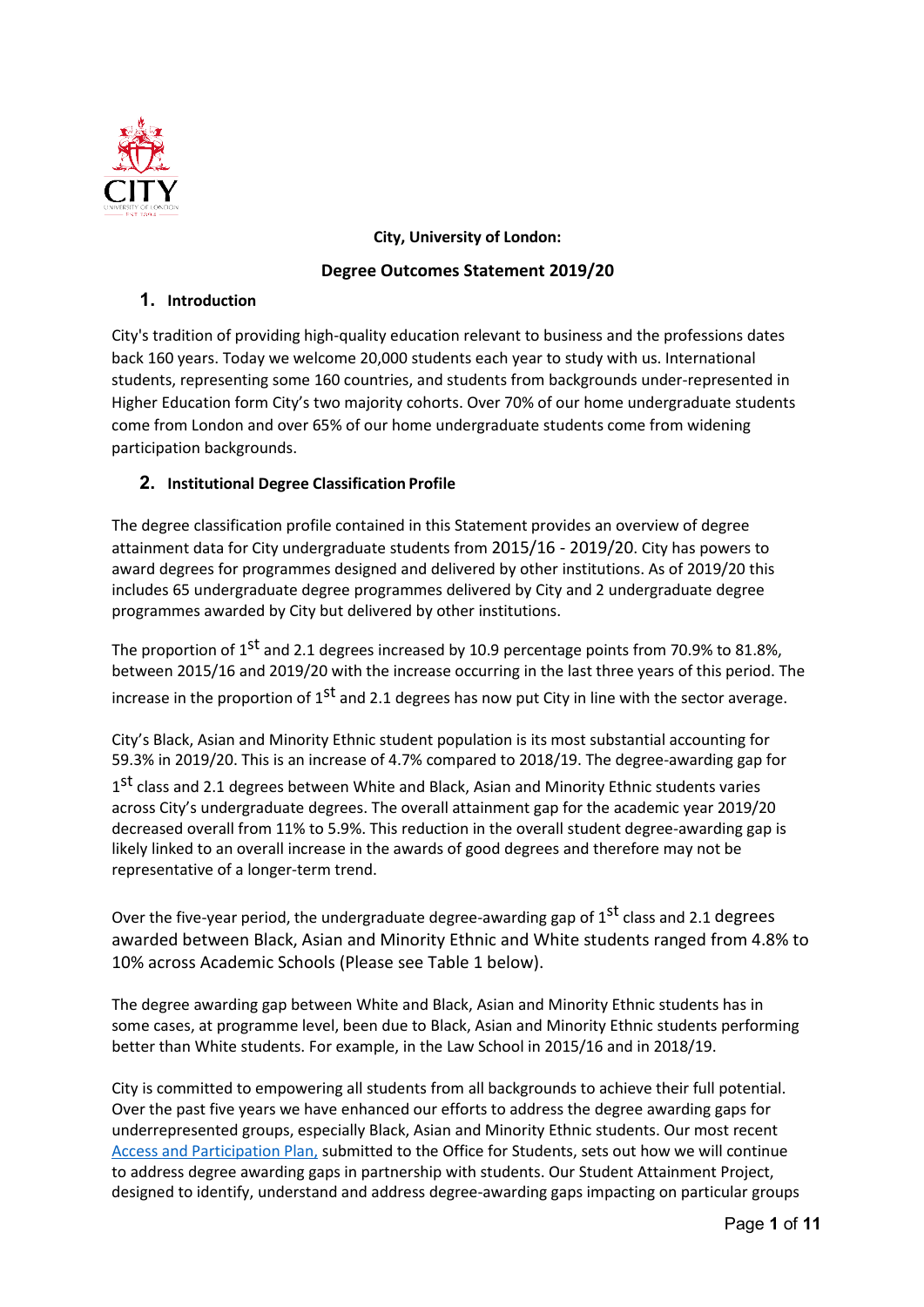of students remains a priority of City's Education & Student Strategy.

| <b>Undergraduates White v BAME Students</b><br>White students perform better than BAME students<br>The degree-awarding gap below relate to 1sts and 2.1s degrees only |                                                                                       |                                                                                |                        |  |  |  |
|-----------------------------------------------------------------------------------------------------------------------------------------------------------------------|---------------------------------------------------------------------------------------|--------------------------------------------------------------------------------|------------------------|--|--|--|
|                                                                                                                                                                       | Degree-awarding Gap by Year between<br>White and BAME Students (2015/16 -<br>2019/20) | Degree-awarding Gap by School between<br>White and BAME Students (2019/2020)   |                        |  |  |  |
| Year                                                                                                                                                                  | Degree-awarding<br>Gap                                                                | <b>School</b>                                                                  | Degree-awarding<br>Gap |  |  |  |
| 2019/20                                                                                                                                                               | 5.9%                                                                                  | <b>Business School</b>                                                         | 7%                     |  |  |  |
| 2018/19                                                                                                                                                               | 11%                                                                                   | <b>City Law School</b>                                                         | 8%                     |  |  |  |
| 2017/18                                                                                                                                                               | 11%                                                                                   | <b>School of Art and</b><br><b>Social Sciences</b>                             | 5%                     |  |  |  |
| 2016/17                                                                                                                                                               | 17%                                                                                   | <b>School of</b><br>Mathematics,<br><b>Computer Science</b><br>and Engineering | 4.8%                   |  |  |  |
| 2015/16                                                                                                                                                               | 12%                                                                                   | <b>School of Health</b><br>and Social Sciences                                 | 10%                    |  |  |  |

#### **Table 1: Degree Awarding Gap by Year (2015/16 – 2019/20) and by School (2019/20)**

**More information on the Institutional degree classification profile for all undergraduate students for the past five academic years (2015/16 – 2019/20) is set out in Appendix 1.**

#### **3. Assessment and marking practices**

All programmes that lead to a City award operate in accordance with [Senate](https://www.city.ac.uk/__data/assets/pdf_file/0007/453652/s19.pdf) [Regulation 19:](https://www.city.ac.uk/__data/assets/pdf_file/0007/453652/s19.pdf)  [Assessment Regulations.](https://www.city.ac.uk/__data/assets/pdf_file/0007/453652/s19.pdf) The Regulations cover all aspects of the conduct of assessment, how students' progress and how Awards are made. They set out provisions for Extenuating Circumstances, appointments and role of external examiners, functions of Assessment Boards and rules around academic conduct and integrity. Separate Regulations are in place to govern the Conduct of [Examinations.](http://www.city.ac.uk/__data/assets/pdf_file/0004/201577/Senate_Regulation_11_Conduct_of_Examinations-20130923.pdf)

In view of the need to make contingency arrangements for City to continue its activities during the Coronavirus pandemic, the [Contingency Senate Regulations](https://staffhub.city.ac.uk/_media/intranet-site/documents/s-and-as/Contingency-Senate-Regulation-2019-20.pdf) 2019/20 was introduced. It supported the provisions in Senate Regulation 19 and provided a framework to allow progression and/or award during the affected period in 2019/20, ensuring that the integrity of City's assessment process was not compromised and that the application of the Regulations would not unfairly disadvantage any group of students.

In the design of assessments, City takes account of relevant external reference points such as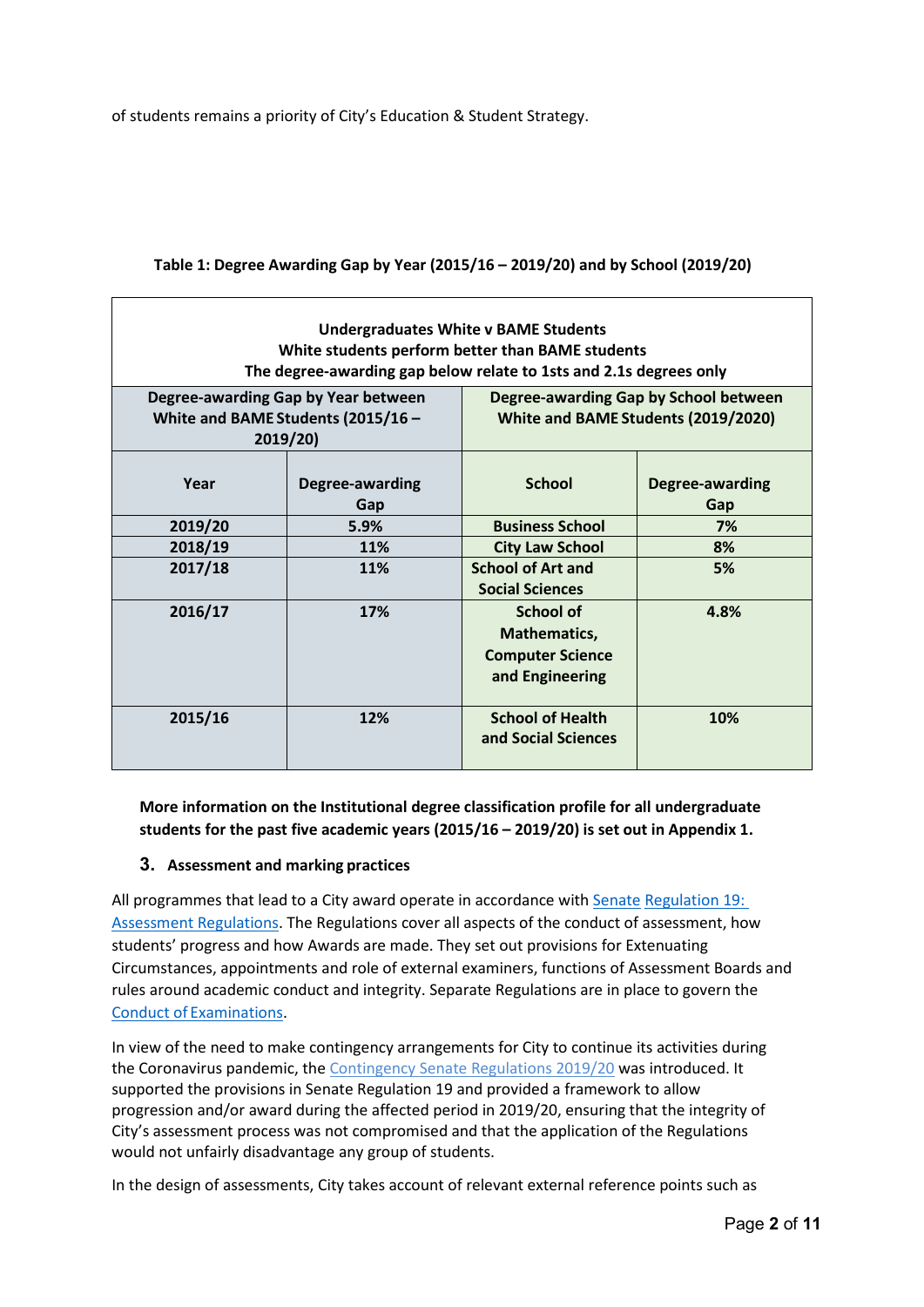QAA subject benchmarks statements, the Framework for Higher Education Qualifications and the requirements of relevant Professional, Statutory and Regulatory Body.

Specific assessment criteria are in place to demonstrate how the programme learning outcomes are attained. Details of the types of assessments and assessment descriptions are available to students in the programme specification, along with the programme learning outcomes, and in the module specifications in greater detail.

City formulated an alternative assessment approach and [Assessment and Safety Net Principles](https://staffhub.city.ac.uk/_media/intranet-site/documents/s-and-as/Assessment-Principles-2020.pdf) for [2019/20,](https://staffhub.city.ac.uk/_media/intranet-site/documents/s-and-as/Assessment-Principles-2020.pdf) in response to the pandemic by agreeing common underpinning principles to govern City's educational activity, providing a framework on teaching, online learning and assessment during the reporting year. As usual the approach was subject to PSRB requirements and sought to ensure student progression and award without devaluing City's degree awards. It assured academic quality and standards as well as an accessible and supportive environment for students.

Our [Assessment and feedback Policy](https://www.city.ac.uk/__data/assets/pdf_file/0009/452565/Assessment-and-Feedback-Policy...pdf) outlines the principles on which assessment is based including the use of assessment criteria, grade-related criteria, marking and moderation processes. Independent scrutiny of the assessment process for each programme is undertaken by at least one External Examiner appointed according to the criteria set out in the [External Examiners Policy.](http://www.city.ac.uk/__data/assets/pdf_file/0019/343450/External-Examiners-Policy.pdf) Several staff have undertaken the Advance HE external examiner programme and the developer programme.

On behalf of the University's Senate, Assessment Boards for each programme oversee student progress between years and degree classifications. They safeguard the consistency, fairness and standards of City's awards and the application of the Assessment Regulations from which its decisions are made.

City's academic regulations, policies and procedures are robust and reviewed regularly. Sanctions for academic misconduct are set out in th[e Academic Integrity](https://www.city.ac.uk/__data/assets/pdf_file/0008/494576/Academic-Integrity-and-Misconduct-Policy-and-Guidance.pdf) [and Misconduct Policy.](https://www.city.ac.uk/__data/assets/pdf_file/0008/494576/Academic-Integrity-and-Misconduct-Policy-and-Guidance.pdf) Academic appeals for taught and research programmes are governed by [Senate Regulations 20 and 21](https://www.city.ac.uk/about/governance/constitution/senate-regulations) respectively. Academic Appeals for Validated taught and research programmes are governed by [Senate Regulations](https://www.city.ac.uk/about/governance/constitution/senate-regulations) [20b and 21b](https://www.city.ac.uk/about/governance/constitution/senate-regulations) respectively. Reports on appeals, extenuating circumstances and academic misconduct are considered on an annual basis by Senate and its sub- committees, ensuring a transparent and consistent approach for all students.

#### **4. Academic governance**

Senate is the primary body with responsibility for the regulation, governance and quality assurance of City's programmes, including those delivered in partnership.

Senate reports and provides assurance to Council, the governing body, on academic quality and standards through regular reports. Additional assurance is provided to Council through independent internal audits and the requirements of external regulators and assessors.

The Educational Quality Committee is a sub-committee of Senate and oversees the implementation of the quality assurance framework. Assessment Boards are sub- committees of Senate with delegated authority to approve Awards and degree classifications.

The quality and standards of validated programmes delivered by partner institutions are governed through Assessment and Course Boards, chaired by City. Course Boards report to City's Collaborative Provision Committee, a sub-committee of Senate. Assessment Boards have a direct reporting line to Senate.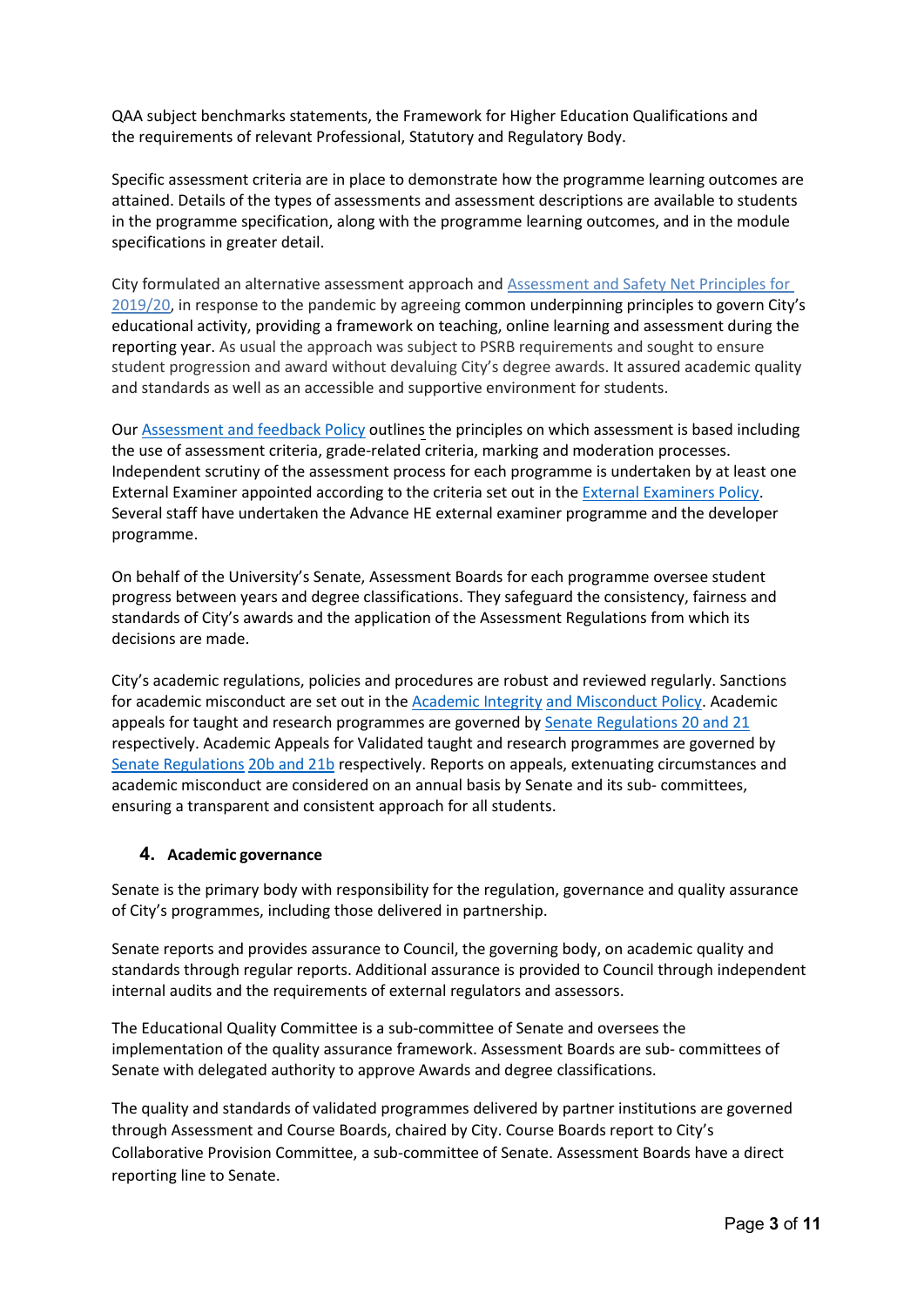In line with QAA UK Quality Code independent scrutiny and externality is core to City's governance arrangements and provides assurance that our practices are sound and that the expected FHEQ and professional standards are met. Our framework includes:

- i. independent scrutiny during the approval of new programmes and the periodic programme reviews.
- ii. independent scrutiny of assessments and assessment criteria through External Examiners. External Examiners Reports which are responded to by Schools and reported to Senate and its sub-committees via an Annual Report.

## **5. Classification algorithms**

As set out in Senate Regulation 19: Assessment Regulations, classifications are determined according to the overall aggregate mark achieved in modules, with the credit value of each module determining its weighting in the aggregation of marks. The weighting of each year in the calculation of the overall aggregate mark is determined during the approval of a programme in accordance with [Senate](https://www.city.ac.uk/__data/assets/pdf_file/0019/338023/Senate_Regulation_15_Undergraduate_Programmes_20161118.pdf.pdf) [Regulation 15: Undergraduate Programmes.](https://www.city.ac.uk/__data/assets/pdf_file/0019/338023/Senate_Regulation_15_Undergraduate_Programmes_20161118.pdf.pdf) For Bachelor's Degrees at least 50% of the overall aggregate mark must come from Year 3 assessment and not more than 15% can come from Year 1.

This flexibility is to accommodate disciplinary differences. The typical weighting for Bachelor's programme is:

- Year 1: 10%
- Year 2: 30%
- Year 3: 60%

Some programmes operate with approved variations to the standard classification algorithm due to specific professional body requirements, because they are delivered in partnership with another institution and for other legitimate reasons such as, market standard within subject disciplines.

Students are normally permitted a maximum of two attempts at an assessment unless there are extenuating circumstances or specific professional body requirements. Marks for assessments passed at the second attempt are capped at the pass mark. Compensation, if not prevented by PSRB, is available for failed modules in certain circumstances and in accordance with strict criteria to ensure that the learning outcomes for modules within each year of the programme have been met

# **6. Teaching practices and learning resources**

Our Education & Student Strategy commits to enhanced support, development and recognition of teaching excellence. This is delivered through a partnership between our academic Schools and our central Learning Enhancement & Development directorate (LEaD), and with input from the Students' Union.

Each academic School has its own Learning & Teaching Strategy and LEaD encourage and support staff to enhance their teaching excellence via a range of workshops aligned to the priorities of academic Schools alongside 1-2-1, support, drop-in sessions, online support and modules provided as part of the MA Academic Practice Programme. Additionally, there is an accredited CPD programme for staff to gain recognition at the appropriate level of HEA Fellowship linked to their role.

City's academic staff contribute a breadth and depth of teaching, professional and research expertise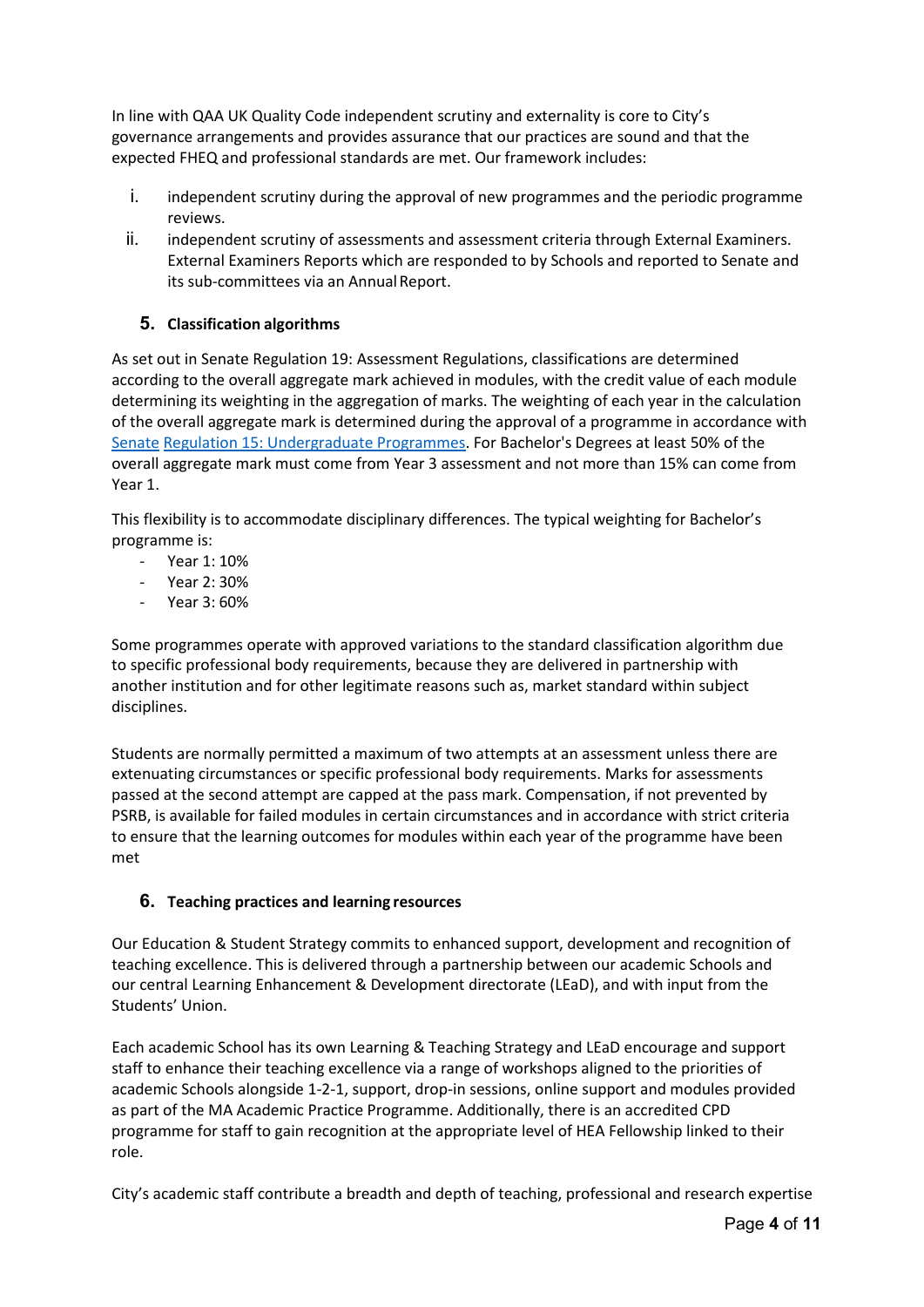which, in combination, allow us to fulfil our institutional mission of academic excellence for business and the professions.

During 19/20 whilst the academic year started as planned the Covid -19 Pandemic brought about widespread change across the sector with all teaching, learning and assessment activity except some essential health focused teaching all moving online. In the first instance much of this was done quickly and staff in LEaD provided support with a range of workshops and individual advice. Additionally, LEaD provided a range of online guidance which presented not only the technical aspects of moving to online learning, but the pedagogical considerations. A teaching toolkit was also developed to support the ongoing changes that were needed.

Once the initial move online had taken place there was an opportunity to develop more focused support and guidance which included then exploring any redesign of modules and programmes. LEaD has coordinated a range of activities so that staff could share their experiences and good practices across the Institution. This experience has led many staff to review their practice around blended and online learning which will continue to enhance the students' education experience in the future.

## **7. Identifying good practice and actions**

Recognising and sharing areas of excellence and good practice is a proud and long- standing tradition at City.

It takes place through various platforms including our Annual Programme Evaluation (APEs) process, and since 2018/19, through the City Learning and Teaching (CLT) Forum.

Institutionally, over the last five academic years we have received recognition and praise for our robust and varied teaching practices, the academic support we provide to our students and our learning resources. Evidence of this can be found from our student body, via the NSS written feedback, as well as our External Examiners in their annual reports.

In 2019/20 all APEs were received by the published deadline and the overall quality was high. The majority of completed APE forms provided an effective and robust overview of the health of programmes, including good practice items and comprehensive action plans mapped against the University's KPIs. Common themes of good practice included:

- rapid and appropriate adaptation to Covid circumstances
- diversity of teaching and learning methods
- varied, challenging and diverse use of assessment methods
- high quality feedback practices
- employability embedded in curriculum

During the 2019/20 academic year we implemented initiatives at institutional and subject level to recognise and mitigate the impact of the global pandemic on our educational delivery and diverse students. Over the summer of 2020 considerable work was undertaken to redesign all programmes in the University to prepare for delivery during the 2020/21 academic year. Methods of teaching and of assessment were redesigned to support students who would largely be studying remotely with only limited face to face activity. We also reviewed our policies and regulations, including the Extenuating Circumstances Policy to ensure students are fully supported throughout the year.

#### **8. Monitoring and Review**

To ensure progress, the Degree Outcomes Statement will be reviewed and published annually.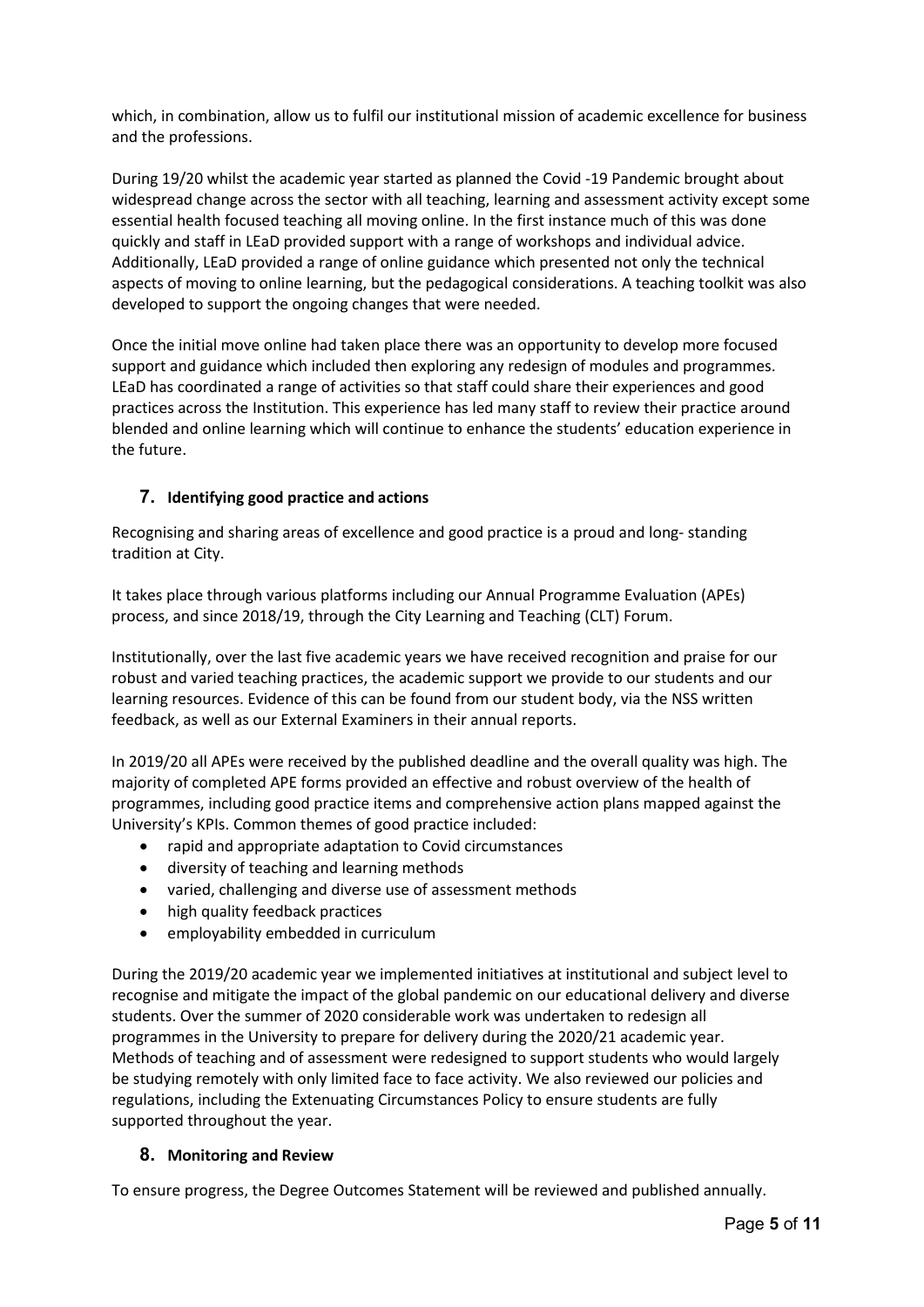#### **Appendix 1: Degree Outcome Classification Profile**

The information contained within this Institutional degree classification profile provides an overview of degree attainment data for Undergraduate City students from2015/16 – 2019/20. The Report contains data on degree outcomes broken down by Age, Disability, Ethnicity, Gender and Schools.

|                         |                       |                 | 2015/16 | 2016/17 | 2017/18 | 2018/19 | 2019/20 |
|-------------------------|-----------------------|-----------------|---------|---------|---------|---------|---------|
|                         |                       |                 |         |         |         |         |         |
|                         |                       |                 |         |         |         |         |         |
| <b>University (All)</b> |                       | 1 <sup>st</sup> | 22.7%   | 20.3%   | 22.7%   | 24.0%   | 29.2%   |
|                         |                       | 2.1             | 48.2%   | 48.9%   | 48.3%   | 48.7%   | 52.6%   |
|                         |                       | 2.2             | 22.9%   | 24.1%   | 23.3%   | 23.1%   | 16.1%   |
|                         |                       | 3rd             | 6.2%    | 6.7%    | 5.7%    | 4.2%    | 2.2%    |
|                         |                       |                 |         |         |         |         |         |
| Age                     | <b>Young (&lt;21)</b> | 1 <sup>st</sup> | 23.6%   | 20.0%   | 22.8%   | 23.3%   | 29.6%   |
|                         |                       | 2.1             | 49.6%   | 50.5%   | 49.3%   | 49.7%   | 54.4%   |
|                         |                       | 2.2             | 22.3%   | 23.5%   | 22.9%   | 23.2%   | 14.7%   |
|                         |                       | 3rd             | 4.5%    | 5.9%    | 4.9%    | 3.7%    | 1.4%    |
|                         | Mature (>21)          | 1 <sup>st</sup> | 18.7%   | 21.4%   | 21.8%   | 27.5%   | 28.0%   |
|                         |                       | 2.1             | 41.9%   | 42.1%   | 43.4%   | 43.3%   | 48.1%   |
|                         |                       | 2.2             | 25.7%   | 26.5%   | 25.1%   | 22.5%   | 19.1%   |
|                         |                       | 3rd             | 13.7%   | 10.1%   | 9.7%    | 6.7%    | 4.9%    |
|                         |                       |                 |         |         |         |         |         |
| <b>Disability</b>       | <b>No Disability</b>  | 1 <sup>st</sup> | 22.8%   | 20.8%   | 23.0%   | 23.8%   | 29.3%   |
|                         |                       | 2.1             | 48.5%   | 48.5%   | 48.3%   | 49.0%   | 52.5%   |
|                         |                       | 2.2             | 22.8%   | 24.3%   | 22.9%   | 23.1%   | 16.1%   |
|                         |                       | 3rd             | 6.0%    | 6.4%    | 5.8%    | 4.1%    | 2.1%    |
|                         | <b>Disability</b>     | 1 <sup>st</sup> | 21.1%   | 13.0%   | 17.9%   | 27.6%   | 27.8%   |
|                         |                       | 2.1             | 43.0%   | 55.8%   | 48.2%   | 43.7%   | 53.1%   |
|                         |                       | 2.2             | 25.8%   | 20.1%   | 28.6%   | 23.6%   | 16.0%   |
|                         |                       | 3rd             | 10.2%   | 11.0%   | 5.4%    | 5.2%    | 3.1%    |
|                         |                       |                 |         |         |         |         |         |
| <b>Ethnicity</b>        | <b>BAME</b>           | 1 <sup>st</sup> | 19.0%   | 15.5%   | 18.5%   | 21.1%   | 27.3%   |
|                         |                       | 2.1             | 48.2%   | 47.9%   | 48.7%   | 48.2%   | 52.7%   |
|                         |                       | 2.2             | 25.8%   | 28.2%   | 26.1%   | 25.8%   | 17.9%   |
|                         |                       | 3rd             | 6.9%    | 8.4%    | 6.7%    | 4.9%    | 2.1%    |
|                         | White                 | 1 <sup>st</sup> | 29.8%   | 27.8%   | 31.9%   | 32.0%   | 33.9%   |
|                         |                       | 2.1             | 49.3%   | 52.4%   | 46.4%   | 48.5%   | 52.0%   |
|                         |                       | 2.2             | 17.4%   | 16.1%   | 17.4%   | 17.0%   | 11.9%   |
|                         |                       | 3rd             | 3.5%    | 3.7%    | 4.3%    | 2.5%    | 2.2%    |
|                         | <b>Other</b>          | 1 <sup>st</sup> | 26.5%   | 28.2%   | 20.6%   | 23.9%   | 22.6%   |
|                         |                       | 2.1             | 42.6%   | 42.0%   | 52.8%   | 50.3%   | 54.8%   |
|                         |                       | 2.2             | 20.0%   | 24.1%   | 23.1%   | 21.8%   | 19.4%   |
|                         |                       | 3rd             | 11.0%   | 5.7%    | 3.5%    | 4.0%    | 3.2%    |
|                         |                       |                 |         |         |         |         |         |
| Gender                  | Female                | 1 <sup>st</sup> | 20.9%   | 17.9%   | 20.6%   | 24.5%   | 28.2%   |
|                         |                       | 2.1             | 50.2%   | 51.3%   | 49.6%   | 50.8%   | 54.4%   |
|                         |                       | 2.2             | 22.8%   | 23.8%   | 23.7%   | 21.3%   | 15.1%   |
|                         |                       | 3rd             | 3.1%    | 3.1%    | 3.2%    | 2.1%    | 0.8%    |
|                         | <b>Male</b>           | 1 <sup>st</sup> | 25.0%   | 23.3%   | 25.3%   | 23.5%   | 30.5%   |
|                         |                       | 2.1             | 45.6%   | 45.9%   | 46.7%   | 45.9%   | 50.0%   |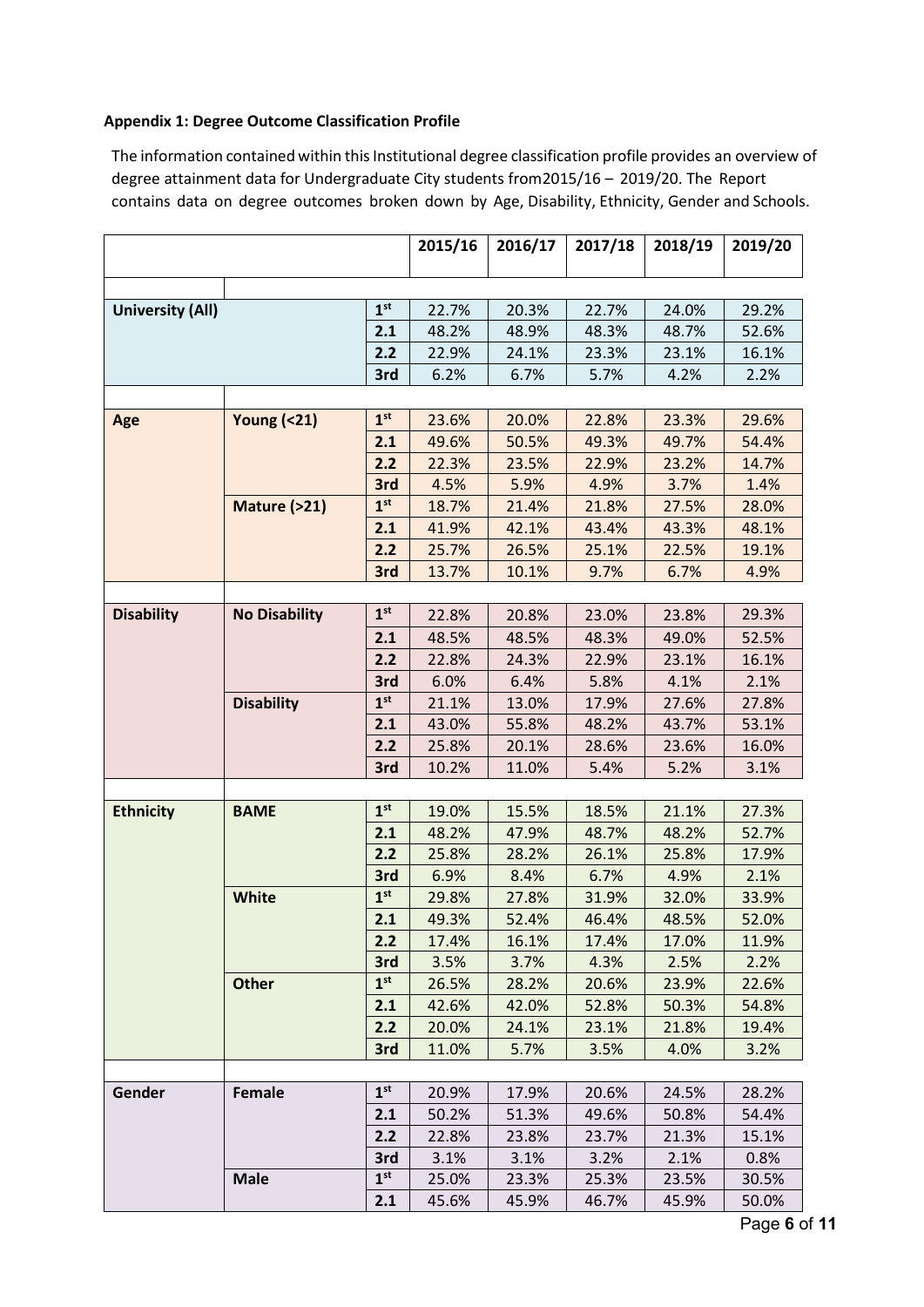|                            |                         |                 | 2015/16 | 2016/17 | 2017/18 | 2018/19 | 2019/20 |
|----------------------------|-------------------------|-----------------|---------|---------|---------|---------|---------|
|                            |                         | 2.2             | 23.1%   | 24.5%   | 22.7%   | 25.4%   | 17.4%   |
|                            |                         | 3rd             | 6.4%    | 6.3%    | 5.2%    | 5.2%    | 2.1%    |
|                            |                         |                 |         |         |         |         |         |
| <b>Schools</b>             | <b>SHS</b>              | 1 <sup>st</sup> | 21.3%   | 19.0%   | 26.2%   | 27.9%   | 33.7%   |
|                            |                         | 2.1             | 42.9%   | 40.3%   | 36.6%   | 43.9%   | 48.2%   |
|                            |                         | 2.2             | 20.9%   | 25.4%   | 23.1%   | 21.7%   | 14.7%   |
|                            |                         | 3rd             | 14.9%   | 15.3%   | 14.1%   | 6.5%    | 3.4%    |
|                            | Law                     | 1 <sup>st</sup> | 4.3%    | 5.4%    | 6.4%    | 7.7%    | 15.2%   |
|                            |                         | 2.1             | 46.4%   | 47.9%   | 51.1%   | 51.3%   | 68.0%   |
|                            |                         | 2.2             | 44.6%   | 39.7%   | 37.0%   | 35.2%   | 16.3%   |
|                            |                         | 3rd             | 4.7%    | 6.9%    | 5.5%    | 5.7%    | 0.5%    |
|                            | <b>Business</b>         | 1 <sup>st</sup> | 27.5%   | 25.8%   | 26.5%   | 25.4%   | 28.7%   |
|                            |                         | 2.1             | 52.5%   | 54.5%   | 51.1%   | 51.1%   | 50.8%   |
|                            |                         | 2.2             | 17.8%   | 17.1%   | 19.8%   | 21.9%   | 19.9%   |
|                            |                         | 3rd             | 2.1%    | 2.6%    | 2.6%    | 1.6%    | 0.6%    |
|                            | <b>SASS</b>             | 1 <sup>st</sup> | 20.8%   | 17.4%   | 18.5%   | 22.8%   | 21.6%   |
|                            |                         | 2.1             | 57.2%   | 58.8%   | 58.1%   | 57.7%   | 59.1%   |
|                            |                         | 2.2             | 20.0%   | 21.0%   | 20.6%   | 17.4%   | 16.0%   |
|                            |                         | 3rd             | 2.0%    | 2.9%    | 2.8%    | 2.1%    | 3.4%    |
|                            | <b>SMSCE</b>            | 1 <sup>st</sup> | 31.1%   | 27.0%   | 29.5%   | 31.9%   | 47.7%   |
|                            |                         | 2.1             | 39.3%   | 39.8%   | 41.5%   | 34.7%   | 37.3%   |
|                            |                         | 2.2             | 22.7%   | 25.8%   | 22.9%   | 26.0%   | 12.3%   |
|                            |                         | 3rd             | 7.0%    | 7.4%    | 6.1%    | 7.4%    | 2.8%    |
|                            |                         |                 |         |         |         |         |         |
| <b>IMD</b>                 | Q1 (most                | 1 <sup>st</sup> | 20.6%   | 17.8%   | 18.7%   | 22.2%   | 27.8%   |
| <b>Quintiles</b>           | disadvantaged)          | 2.1             | 46.3%   | 43.8%   | 45.9%   | 44.5%   | 48.9%   |
| (Home                      |                         | 2.2             | 23.8%   | 30.4%   | 27.4%   | 27.5%   | 18.3%   |
| students)                  |                         | 3rd             | 9.3%    | 8.0%    | 8.0%    | 5.8%    | 5.0%    |
| Note not all               | Q <sub>2</sub>          | 1 <sup>st</sup> | 21.5%   | 16.4%   | 19.7%   | 22.3%   | 30.0%   |
| student                    |                         | 2.1             | 44.9%   | 47.7%   | 50.5%   | 48.5%   | 50.2%   |
| postcodes are              |                         | 2.2             | 25.4%   | 26.0%   | 22.8%   | 24.1%   | 16.3%   |
| valid thereby              |                         | 3rd             | 8.3%    | 9.9%    | 7.0%    | 5.1%    | 3.5%    |
| do not have a              | Q <sub>3</sub>          | 1 <sup>st</sup> | 26.5%   | 16.9%   | 23.9%   | 23.4%   | 29.6%   |
| quintile and               |                         | 2.1             | 47.8%   | 54.1%   | 44.1%   | 51.0%   | 52.3%   |
| they were<br>excluded from |                         | 2.2             | 21.2%   | 21.3%   | 27.0%   | 21.8%   | 15.1%   |
| the                        |                         | 3rd             | 4.4%    | 7.7%    | 5.0%    | 3.8%    | 3.0%    |
| calculation.               | Q4                      | 1 <sup>st</sup> | 21.8%   | 19.7%   | 23.2%   | 26.5%   | 31.0%   |
|                            |                         | 2.1             | 48.6%   | 50.0%   | 48.2%   | 49.7%   | 54.6%   |
|                            |                         | 2.2             | 24.5%   | 22.7%   | 24.1%   | 21.4%   | 12.4%   |
|                            |                         | 3rd             | 5.0%    | 7.6%    | 4.4%    | 2.4%    | 2.0%    |
|                            | Q5 (most                | 1 <sup>st</sup> | 20.8%   | 25.9%   | 32.4%   | 31.0%   | 34.6%   |
|                            | advantaged)             | 2.1             | 57.8%   | 49.7%   | 45.7%   | 54.0%   | 47.6%   |
|                            |                         | 2.2             | 16.8%   | 19.5%   | 16.0%   | 12.1%   | 13.0%   |
|                            |                         | 3rd             | 4.6%    | 4.9%    | 5.9%    | 2.9%    | 4.9%    |
|                            |                         |                 |         |         |         |         |         |
| <b>Fees (Student</b>       | Home (Home and          | 1 <sup>st</sup> | 23.9%   | 20.4%   | 24.0%   | 24.9%   | 29.6%   |
| fees status)               | <b>EU Student Fees)</b> | 2.1             | 48.5%   | 49.6%   | 47.3%   | 48.0%   | 52.3%   |
|                            |                         | 2.2             | 22.2%   | 23.8%   | 23.4%   | 22.5%   | 14.5%   |
|                            |                         | 3rd             | 5.4%    | 6.2%    | 5.3%    | 4.6%    | 3.6%    |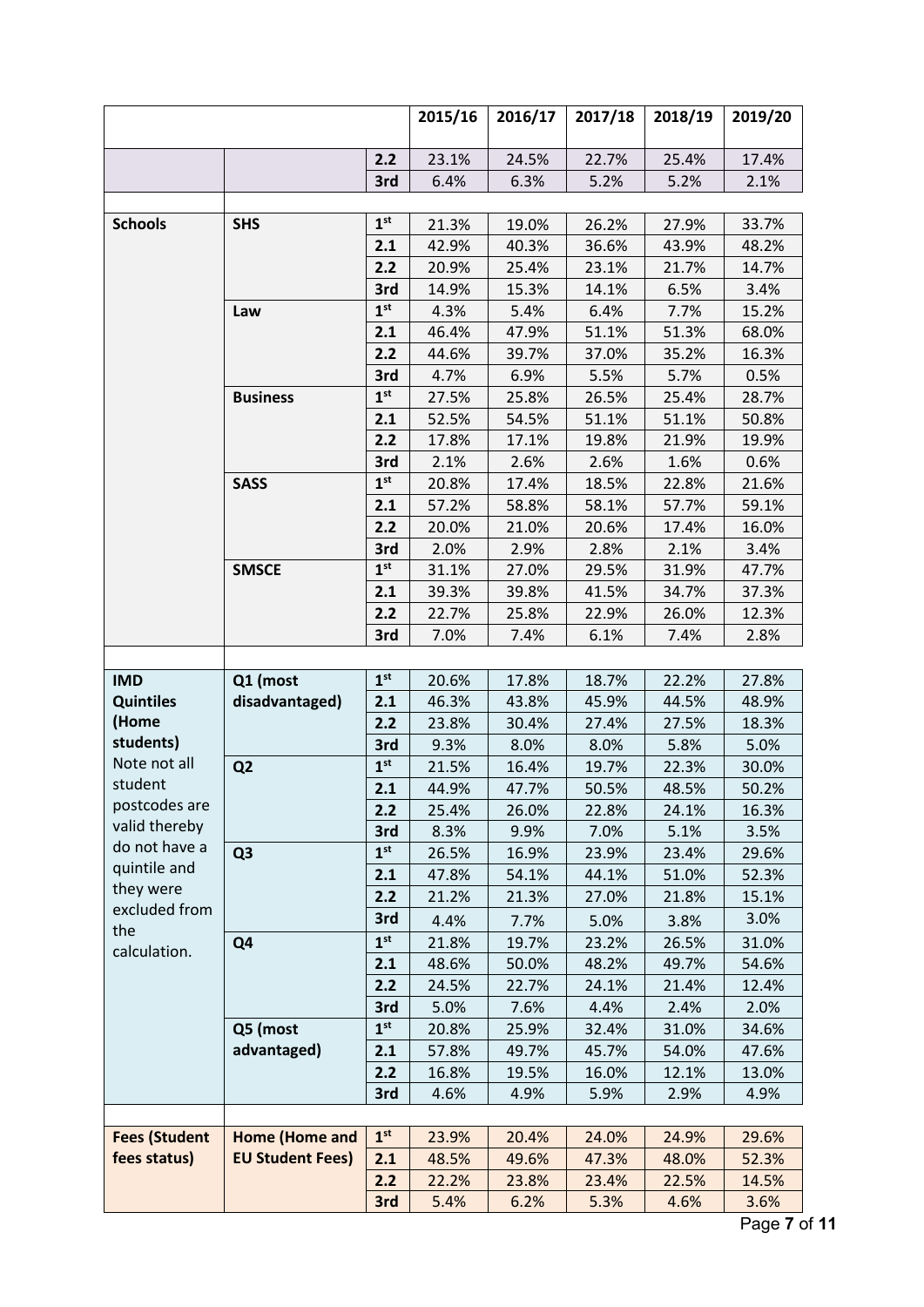|                      |                              | 2015/16         | 2016/17 | 2017/18 | 2018/19 | 2019/20 |       |
|----------------------|------------------------------|-----------------|---------|---------|---------|---------|-------|
|                      |                              |                 |         |         |         |         |       |
|                      | <b>Overseas</b>              | 1 <sup>st</sup> | 19.8%   | 19.5%   | 19.1%   | 19.8%   | 24.4% |
|                      |                              | 2.1             | 47.3%   | 49.5%   | 51.3%   | 49.8%   | 50.4% |
|                      |                              | 2.2             | 27.6%   | 26.7%   | 25.3%   | 26.3%   | 23.1% |
|                      |                              | 3rd             | 5.3%    | 4.2%    | 4.3%    | 3.4%    | 2.1%  |
|                      |                              |                 |         |         |         |         |       |
| <b>Entry</b>         | No tariff                    | 1 <sup>st</sup> | 21.5%   | 24.4%   | 30.0%   | 30.9%   | 25.6% |
| <b>Qualification</b> |                              | 2.1             | 28.3%   | 38.2%   | 31.4%   | 36.4%   | 50.7% |
| (Home                |                              | 2.2             | 29.8%   | 24.0%   | 25.0%   | 23.0%   | 18.7% |
| Students /           |                              | 3rd             | 20.5%   | 13.4%   | 13.6%   | 9.7%    | 0.6%  |
| excludes EU          | <b>Tariff points 10</b>      | 1 <sup>st</sup> | 5.6%    | 0.0%    | 0.0%    | 32.0%   | 27.5% |
| and Overseas)        | to 160                       | 2.1             | 44.4%   | 28.6%   | 20.0%   | 36.0%   | 56.3% |
|                      |                              | 2.2             | 33.3%   | 57.1%   | 60.0%   | 28.0%   | 14.9% |
|                      |                              | 3rd             | 16.7%   | 14.3%   | 20.0%   | 4.0%    | 0.5%  |
|                      | <b>Tariff points 170</b>     | 1 <sup>st</sup> | 16.7%   | 6.3%    | 17.6%   | 0.0%    | 32.9% |
|                      | to 230                       | 2.1             | 33.3%   | 43.8%   | 52.9%   | 50.0%   | 51.5% |
|                      |                              | 2.2             | 16.7%   | 43.8%   | 23.5%   | 50.0%   | 14.3% |
|                      |                              | 3rd             | 33.3%   | 6.3%    | 5.9%    | 0.0%    | 0.4%  |
|                      | <b>Tariff points 240</b>     | 1 <sup>st</sup> | 13.6%   | 10.5%   | 13.0%   | 15.2%   | 31.3% |
|                      | to 290                       | 2.1             | 54.2%   | 39.5%   | 47.8%   | 51.5%   | 39.1% |
|                      |                              | 2.2             | 23.7%   | 42.1%   | 23.9%   | 27.3%   | 23.4% |
|                      |                              | 3rd             | 8.5%    | 7.9%    | 15.2%   | 6.1%    | 3.1%  |
|                      | <b>Tariff points 300</b>     | 1 <sup>st</sup> | 26.7%   | 19.3%   | 23.9%   | 24.3%   | 33.6% |
|                      | to 350                       | 2.1             | 60.0%   | 49.4%   | 46.6%   | 51.5%   | 41.4% |
|                      |                              | 2.2             | 12.2%   | 27.7%   | 27.3%   | 18.4%   | 19.0% |
|                      |                              | 3rd             | 1.1%    | 3.6%    | 2.3%    | 5.8%    | 3.4%  |
|                      | <b>Tariff points 360</b>     | 1 <sup>st</sup> | 22.4%   | 20.3%   | 31.1%   | 19.3%   | 32.3% |
|                      | to 420                       | 2.1             | 63.5%   | 50.0%   | 41.9%   | 55.7%   | 42.7% |
|                      |                              | 2.2             | 12.9%   | 24.3%   | 20.3%   | 18.2%   | 19.8% |
|                      |                              | 3rd             | 1.2%    | 5.4%    | 6.8%    | 6.8%    | 2.1%  |
|                      | <b>Tariff points &gt;420</b> | 1 <sup>st</sup> | 35.9%   | 19.6%   | 40.8%   | 42.4%   | 43.0% |
|                      |                              | 2.1             | 43.6%   | 45.7%   | 28.6%   | 35.6%   | 31.4% |
|                      |                              | 2.2             | 17.9%   | 26.1%   | 20.4%   | 22.0%   | 14.0% |
|                      |                              | 3rd             | 2.6%    | 2.2%    | 2.0%    | 0.0%    | 5.8%  |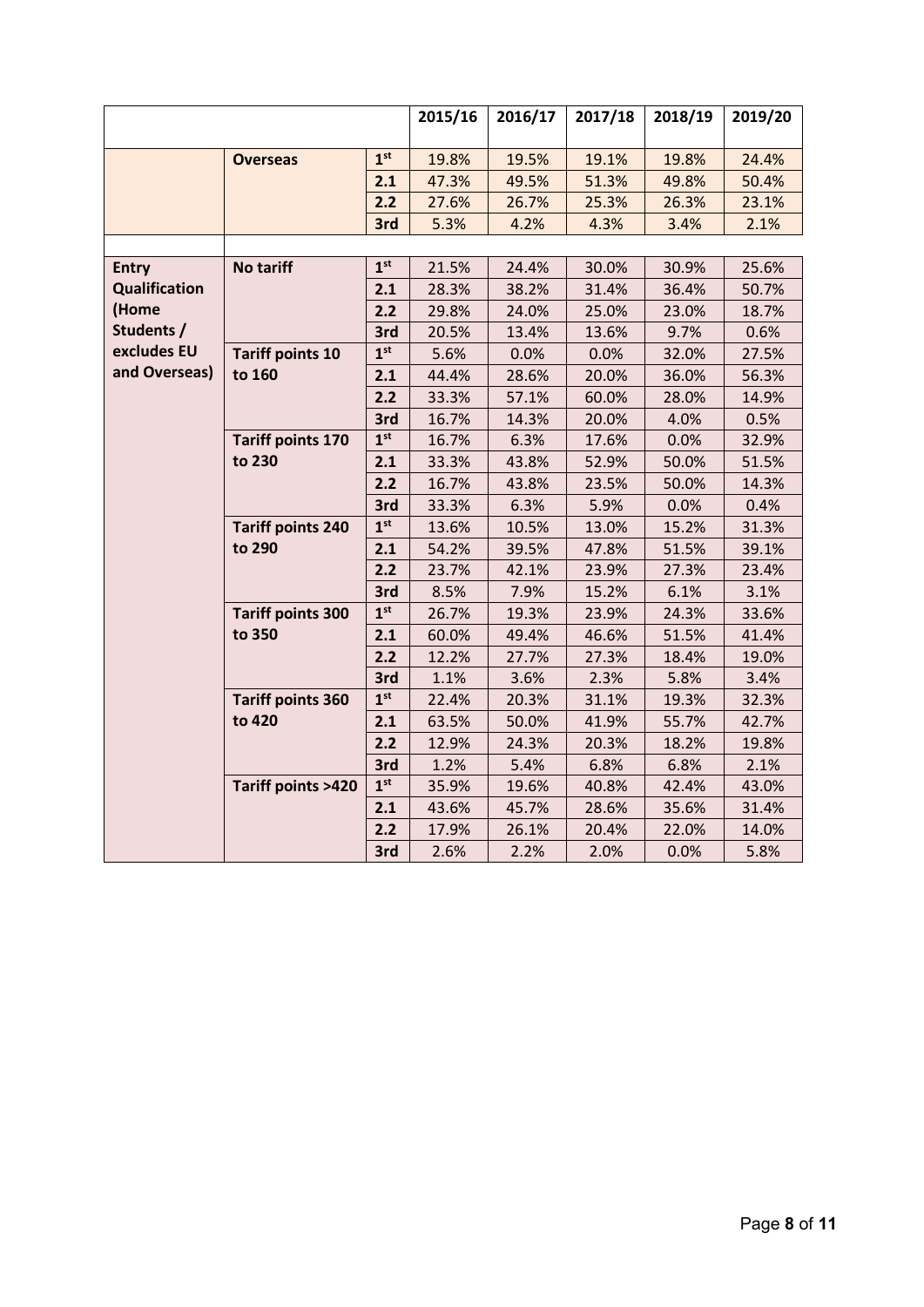|                           |                 |                 | 2014/15        | 2015/16       | 2016/17       | 2017/18       | 2018/19       | <b>Total</b>  |
|---------------------------|-----------------|-----------------|----------------|---------------|---------------|---------------|---------------|---------------|
|                           | <b>Female</b>   | 1 <sub>st</sub> | 23.8%          | 25.0%         | 23.3%         | 25.3%         | 23.5%         | 24.2%         |
|                           |                 | 2.1             | 46.5%          | 45.6%         | 45.9%         | 46.7%         | 45.9%         | 46.1%         |
|                           |                 | 2.2             | 24.1%          | 23.1%         | 24.5%         | 22.7%         | 25.4%         | 24.0%         |
|                           |                 | 3rd             | 5.7%           | 6.4%          | 6.3%          | 5.2%          | 5.2%          | 5.7%          |
|                           |                 |                 |                |               |               |               |               |               |
| <b>Schools</b>            | <b>SHS</b>      | 1 <sup>st</sup> | 16.4%          | 21.3%         | 19.0%         | 26.2%         | 27.9%         | 21.8%         |
|                           |                 | 2.1             | 40.5%          | 42.9%         | 40.3%         | 36.6%         | 43.9%         | 40.9%         |
|                           |                 | 2.2             | 26.5%          | 20.9%         | 25.4%         | 23.1%         | 21.7%         | 23.6%         |
|                           |                 | 3rd             | 16.4%          | 21.3%         | 19.0%         | 26.2%         | 27.9%         | 21.8%         |
|                           | Law             | 1 <sup>st</sup> | 4.2%           | 4.3%          | 5.4%          | 6.4%          | 7.7%          | 5.8%          |
|                           |                 | 2.1             |                |               |               |               |               |               |
|                           |                 | 2.2             | 53.2%          | 46.4%         | 47.9%         | 51.1%         | 51.3%         | 49.9%         |
|                           |                 |                 | 36.1%          | 44.6%         | 39.7%         | 37.0%         | 35.2%         | 38.5%         |
|                           |                 | 3rd             | 6.5%           | 4.7%          | 6.9%          | 5.5%          | 5.7%          | 5.9%          |
|                           | <b>Business</b> | 1 <sub>st</sub> | 30.3%          | 27.5%         | 25.8%         | 26.5%         | 25.4%         | 27.0%         |
|                           |                 | 2.1             | 53.0%          | 52.5%         | 54.5%         | 51.1%         | 51.1%         | 52.5%         |
|                           |                 | 2.2             | 15.4%          | 17.8%         | 17.1%         | 19.8%         | 21.9%         | 18.5%         |
|                           |                 | 3rd             | 1.4%           | 2.1%          | 2.6%          | 2.6%          | 1.6%          | 2.1%          |
|                           | <b>SASS</b>     | 1 <sub>st</sub> | 17.2%          | 20.8%         | 17.4%         | 18.5%         | 22.8%         | 19.6%         |
|                           |                 | 2.1             | 61.1%          | 57.2%         | 58.8%         | 58.1%         | 57.7%         | 58.4%         |
|                           |                 | 2.2             | 18.0%          | 20.0%         | 21.0%         | 20.6%         | 17.4%         | 19.4%         |
|                           |                 | 3rd             | 3.8%           | 2.0%          | 2.9%          | 2.8%          | 2.1%          | 2.6%          |
|                           | <b>SMSCE</b>    | 1 <sub>st</sub> | 27.3%          | 31.1%         | 27%           | 29.5%         | 31.9%         | 29.4%         |
|                           |                 | 2.1             | 39.5%          | 39.3%         | 39.8%         | 41.5%         | 34.7%         | 39.0%         |
|                           |                 | 2.2             | 24.6%          | 22.7%         | 25.8%         | 22.9%         | 26.0%         | 24.4%         |
|                           |                 | 3rd             | 8.6%           | 7.0%          | 7.4%          | 6.1%          | 7.4%          | 7.3%          |
|                           |                 |                 |                |               |               |               |               |               |
| <b>IMD</b>                | Q1 (most        | 1 <sub>st</sub> | 18.8%          | 20.6%         | 17.8%         | 18.7%         | 22.2%         | 19.6%         |
| <b>Quintiles</b><br>(Home | disadvantaged)  | 2.1             | 44.4%          | 46.3%         | 43.8%         | 45.9%         | 44.5%         | 44.9%         |
| students)                 |                 | 2.2             | 25.3%<br>11.5% | 23.8%         | 30.4%<br>8.0% | 27.4%         | 27.5%<br>5.8% | 27.0%         |
| Note not all              | Q <sub>2</sub>  | 3rd<br>1st      | 18.6%          | 9.3%<br>21.5% | 16.4%         | 8.0%<br>19.7% | 22.3%         | 8.4%<br>19.8% |
| student                   |                 | 2.1             | 45.9%          | 44.9%         | 47.7%         | 50.5%         | 48.5%         | 47.6%         |
| postcodes                 |                 | 2.2             | 24.9%          | 25.4%         | 26.0%         | 22.8%         | 24.1%         | 24.6%         |
| are valid                 |                 | 3rd             | 10.6%          | 8.3%          | 9.9%          | 7.0%          | 5.1%          | 8.0%          |
| thereby do                | Q <sub>3</sub>  | 1st             | 18.4%          | 26.5%         | 16.9%         | 23.9%         | 23.4%         | 21.9%         |
| not have a                |                 | 2.1             | 51.8%          | 47.8%         | 54.1%         | 44.1%         | 51.0%         | 49.7%         |
| quintile and              |                 | 2.2             | 23.9%          | 21.2%         | 21.3%         | 27.0%         | 21.8%         | 23.1%         |
| they were                 |                 | 3rd             | 5.9%           | 4.4%          | 7.7%          | 5.0%          | 3.8%          | 5.3%          |
| excluded                  | Q <sub>4</sub>  | 1st             | 23.4%          | 21.8%         | 19.7%         | 23.2%         | 26.5%         | 23.0%         |
| from the                  |                 | 2.1             | 50.2%          | 48.6%         | 50.0%         | 48.2%         | 49.7%         | 49.4%         |
| calculation.              |                 | 2.2             | 19.9%          | 24.5%         | 22.7%         | 24.1%         | 21.4%         | 22.5%         |
|                           |                 | 3rd             | 6.5%           | 5.0%          | 7.6%          | 4.4%          | 2.4%          | 5.1%          |
|                           | Q5 (most        | 1st             | 23.0%          | 20.8%         | 25.9%         | 32.4%         | 31.0%         | 26.8%         |
|                           | advantaged)     | 2.1             | 49.3%          | 57.8%         | 49.7%         | 45.7%         | 54.0%         | 51.3%         |
|                           |                 | 2.2             | 20.9%          | 16.8%         | 19.5%         | 16.0%         | 12.1%         | 16.9%         |
|                           |                 | 3rd             | 6.8%           | 4.6%          | 4.9%          | 5.9%          | 2.9%          | 5.0%          |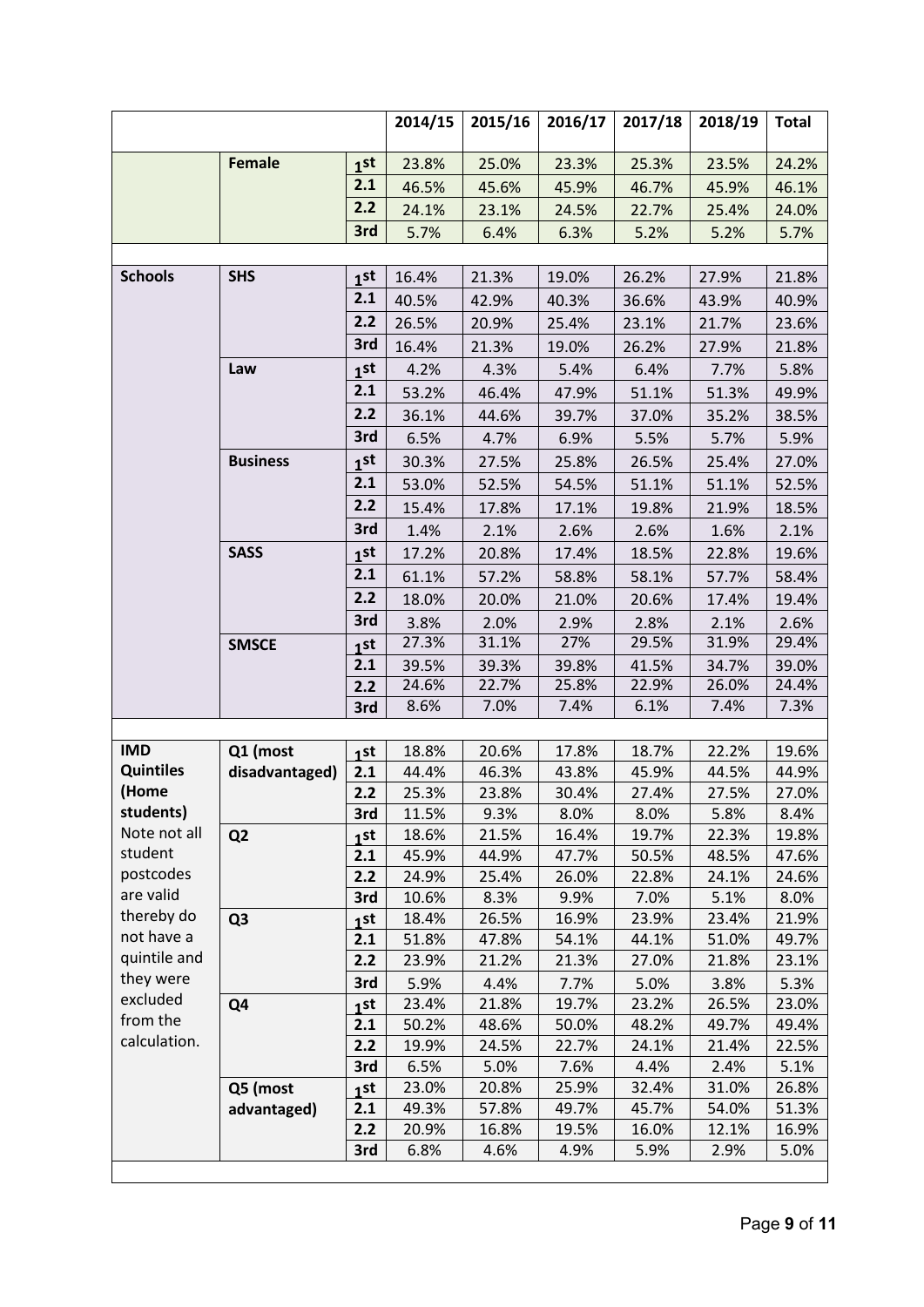|                      |                         |                 | 2014/15 | 2015/16 | 2016/17 | 2017/18 | 2018/19 | <b>Total</b> |
|----------------------|-------------------------|-----------------|---------|---------|---------|---------|---------|--------------|
|                      |                         |                 |         |         |         |         |         |              |
| <b>Fees</b>          | <b>Home (Home</b>       | 1st             | 20.6%   | 23.9%   | 20.4%   | 24.0%   | 24.9%   | 22.9%        |
| (Student             | and EU                  | 2.1             | 48.8%   | 48.5%   | 49.6%   | 47.3%   | 48.0%   | 48.4%        |
| fees status)         | <b>Student Fees)</b>    | 2.2             | 23.6%   | 22.2%   | 23.8%   | 23.4%   | 22.5%   | 23.1%        |
|                      |                         | 3rd             | 7.0%    | 5.4%    | 6.2%    | 5.3%    | 4.6%    | 5.6%         |
|                      | <b>Overseas</b>         | 1st             | 19.4%   | 19.8%   | 19.5%   | 19.1%   | 19.8%   | 19.5%        |
|                      |                         | 2.1             | 51.0%   | 47.3%   | 49.5%   | 51.3%   | 49.8%   | 49.8%        |
|                      |                         | 2.2             | 24.8%   | 27.6%   | 26.7%   | 25.3%   | 26.3%   | 26.2%        |
|                      |                         | 3rd             | 4.8%    | 5.3%    | 4.2%    | 4.3%    | 3.4%    | 4.4%         |
|                      |                         |                 |         |         |         |         |         |              |
| <b>Entry</b>         | <b>No tariff</b>        | 1 <sub>st</sub> | 16.1%   | 21.5%   | 24.4%   | 30.0%   | 30.9%   | 23.6%        |
| <b>Qualification</b> |                         | 2.1             | 37.1%   | 28.3%   | 38.2%   | 31.4%   | 36.4%   | 34.6%        |
| (Home                |                         | 2.2             | 27.8%   | 29.8%   | 24.0%   | 25.0%   | 23.0%   | 26.2%        |
| Students /           |                         | 3rd             | 19.0%   | 20.5%   | 13.4%   | 13.6%   | 9.7%    | 15.7%        |
| excludes EU          | <b>Tariff points 10</b> | 1 <sub>st</sub> | 0.0%    | 5.6%    | 0.0%    | 0.0%    | 32.0%   | 12.7%        |
| and                  | to 160                  | 2.1             | 43.8%   | 44.4%   | 28.6%   | 20.0%   | 36.0%   | 38.0%        |
| <b>Overseas</b> )    |                         | 2.2             | 56.3%   | 33.3%   | 57.1%   | 60.0%   | 28.0%   | 40.8%        |
|                      |                         | 3rd             | 0.0%    | 16.7%   | 14.3%   | 20.0%   | 4.0%    | 8.5%         |
|                      | <b>Tariff points</b>    | 1 <sub>st</sub> | 8.3%    | 16.7%   | 6.3%    | 17.6%   | 0.0%    | 10.1%        |
|                      | 170 to 230              | 2.1             | 29.2%   | 33.3%   | 43.8%   | 52.9%   | 50.0%   | 40.6%        |
|                      |                         | 2.2             | 45.8%   | 16.7%   | 43.8%   | 23.5%   | 50.0%   | 37.7%        |
|                      |                         | 3rd             | 16.7%   | 33.3%   | 6.3%    | 5.9%    | 0.0%    | 11.6%        |
|                      | <b>Tariff points</b>    | 1 <sub>st</sub> | 7.4%    | 13.6%   | 10.5%   | 13.0%   | 15.2%   | 11.7%        |
|                      | 240 to 290              | 2.1             | 51.9%   | 54.2%   | 39.5%   | 47.8%   | 51.5%   | 49.6%        |
|                      |                         | 2.2             | 31.5%   | 23.7%   | 42.1%   | 23.9%   | 27.3%   | 29.1%        |
|                      |                         | 3rd             | 9.3%    | 8.5%    | 7.9%    | 15.2%   | 6.1%    | 9.6%         |
|                      | <b>Tariff points</b>    | 1 <sub>st</sub> | 21.0%   | 26.7%   | 19.3%   | 23.9%   | 24.3%   | 23.1%        |
|                      | 300 to 350              | 2.1             | 53.1%   | 60.0%   | 49.4%   | 46.6%   | 51.5%   | 52.1%        |
|                      |                         | 2.2             | 24.7%   | 12.2%   | 27.7%   | 27.3%   | 18.4%   | 21.8%        |
|                      |                         | 3rd             | 1.2%    | 1.1%    | 3.6%    | 2.3%    | 5.8%    | 2.9%         |
|                      | <b>Tariff points</b>    | 1 <sub>st</sub> | 18.6%   | 22.4%   | 20.3%   | 31.1%   | 19.3%   | 22.4%        |
|                      | 360 to 420              | 2.1             | 50.8%   | 63.5%   | 50.0%   | 41.9%   | 55.7%   | 52.9%        |
|                      |                         | 2.2             | 30.5%   | 12.9%   | 24.3%   | 20.3%   | 18.2%   | 20.5%        |
|                      |                         | 3rd             | 0.0%    | 1.2%    | 5.4%    | 6.8%    | 6.8%    | 4.2%         |
|                      | <b>Tariff points</b>    | 1 <sub>st</sub> | 40.4%   | 35.9%   | 19.6%   | 40.8%   | 42.4%   | 40.4%        |
|                      | >420                    | 2.1             | 42.3%   | 43.6%   | 45.7%   | 28.6%   | 35.6%   | 42.3%        |
|                      |                         | 2.2             | 15.4%   | 17.9%   | 26.1%   | 20.4%   | 22.0%   | 15.4%        |
|                      |                         | 3rd             | 0.0%    | 2.6%    | 2.2%    | 2.0%    | 0.0%    | 0.0%         |